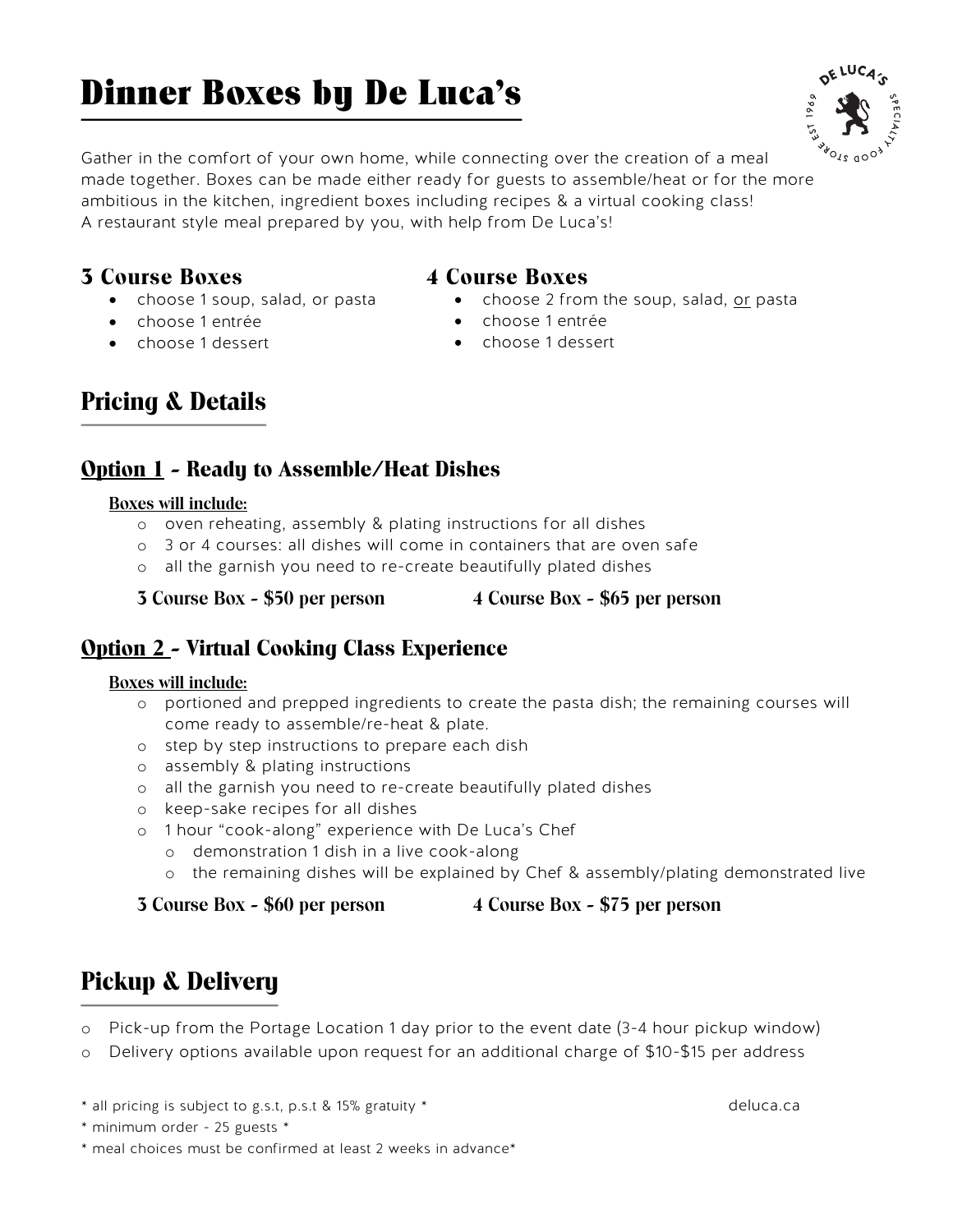# Menu Options

## **SOUPS**

**Roasted Tomato** Oven Roasted Roma Tomatoes, Basil Oil, + Crème Fraiche

**Italian Sausage + Kale** Crushed Tomatoes, Pork Sausage, Cannellini Beans + Shallots

**Wild Mushroom Cream** Brandy, Shallots, + Grilled Crostini

**Butternut Squash** Vegetable Broth, Butternut Squash, Butter, Cream, Sage Oil, Toasted Pumpkin Seeds, Crème Fraiche

## **SALADS**

**Classic Caesar** Focaccia Croutons, Parmigiano Reggiano, + House Made Caesar Dressing, Crispy Pancetta

**Kale + Arugula** Toasted Pumpkin Seeds, Feta, Dried Cranberries, + Dijon Maple Vinaigrette

**Mixed Greens** Mixed Leaf Lettuce, Shaved Fennel, Basil Balsamic Vinaigrette, Shaved Parmigiano Reggiano

#### **Caprese**

Cherry Tomatoes, Fior di Latte Fresh Mozzarella, Basil Arugula Pesto, Aged Balsamic, + Fleur de Sel

#### **PASTAS (Cook-Along Dish)**

\*Note for both "ready to heat" & "ingredient boxes": all pasta dishes require cooking of the pasta, re-heating/making the sauce, & assembly\*

**Vodka Rose Sauce** EV Olive Oil, Crushed Tomatoes, Vodka, Fresh Basil, Garlic, Cream + Parmigiano Reggiano

#### **Italian Sausage Tomato Sauce**

EV Olive Oil, Crush Tomatoes, Italian Pork Sausage, Red Wine, Fresh Basil + Parmigiano Reggiano

#### **Bolognese Sauce**

Tomato Sauce, Veal + Pork, Red Wine, Celery, Onion, Carrot, Fresh Basil + Parmigiano Reggiano

#### **Italian Sausage & Arugula Sauce**

EV Olive Oil, Italian Pork Sausage, White Wine, Garlic, Fresh Arugula, Parmigiano Reggiano + Pecorino

#### **Sundried Tomato & Spinach Cream Sauce**

Butter, Garlic, Cream, Sun Dried Tomatoes, Fresh Spinach + Parmigiano Reggiano

#### **Lemon Cream Sauce**

Butter, Garlic, Cream, Pine Nuts, Fresh Lemon, Basil, Green Onions, + Parmigiano Reggiano

\* all pricing is subject to g.s.t, p.s.t & 15% gratuity \* deluca.ca

\* minimum order - 25 guests \*

\* meal choices must be confirmed at least 2 weeks in advance\*